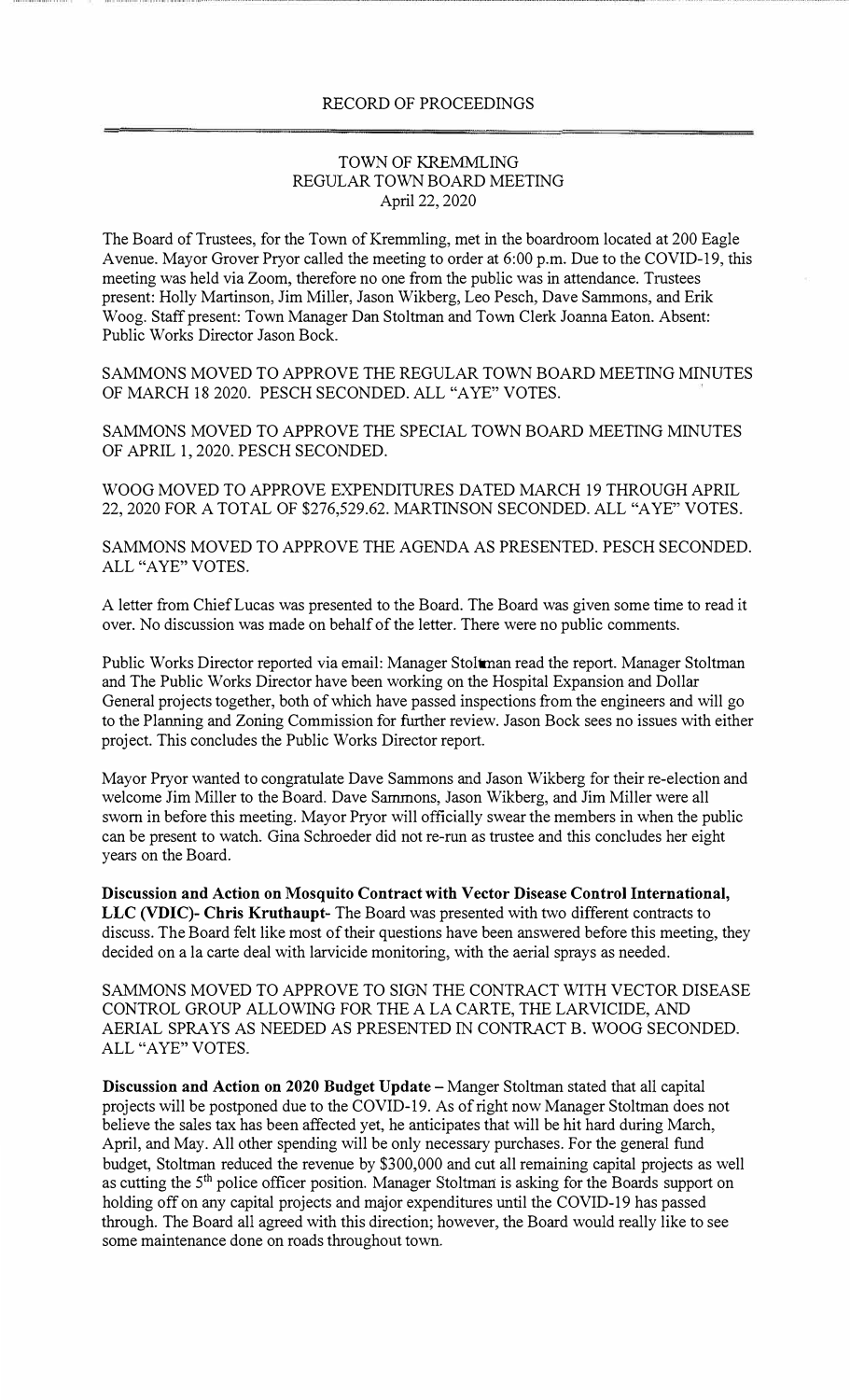**Discussion and Action on Award of Contract with Oldcastle SW Group United Companies for Drainage Improvements on Jackson** & **Re-Paving of Kinsey Ave. Between 21'<sup>1</sup>**& **22nd Street-** Trustee Sammons would like to ask the company if there is any deal that can be made on additional asphalt patch work. He would like to for an additional of \$20,000 in asphalt patching.

WOOG MOTIONED TO AWARD THE BID TO OLDCASTLE SW GROUP UNITED COMPANIES FOR DRAINAGE IMPROVEMENTS ON JACKSON AND RE-PAVING OF KINSEY AVENUE. BETWEEN 21<sup>ST</sup> AND 22<sup>ND</sup> ST AT A CONTRACT PRICE OF \$98,294. WIKBERG SECONDED. SAMMONS AMENDED THE MOTION AND STATED WITHIN IN THE PRICE OF THE \$98,294 THEY WOULD LIKE TO SEE IF ANY DEALS CAN BE MADE ON PATCH WORK AT AN additional \$20,000. WIKBERG SECONDED. ALL "AYE" VOTES.

**Discussion & Action on Appointment of Mayor-Pro Tem - A Roll Call vote was taken on** Dave Sammons moving to be the new Mayor- Pro Tern. Motion passed 5-0. Trustee Sammons replaces Gina Schroeder as the Mayor - Pro Tem.

**Discussion & Action on Appointment of New Signers at Grand Mountain Bank-** WOOG MOTIONED TO APPROVE TRUSTEE SAMMONS, TRUSTEE PESCH, MAYOR PRYOR, AND MANAGER STOLTMAN AS CHECK SIGNERS. MARTINSON SECONDED. ALL "A YE" VOTES. SAMMONS MOVED TO REMOVE GINA SCHROEDER AS A CHECK SIGNER FOR TOWN OF KREMMLING. MARTINSON SECONDED. ALL "A YE" VOTES.

**Discussion & Action on Appointment of Town Officers:** Mayor Pryor stated that in compliance with the town code and state law the Town Board is required to consider the appointment of the Town Clerk, Town Treasurer, Town Marshal/Police Officer, Town Municipal Judge, and Town Attorney by code the Board must cast ballots to appoint each individual as a result the town board must vote to re-appoint each officer. Once there's a motion and a second on re-appointment, I'll ask that you indicate your vote of yes or no on your ballots, your names are on your ballots so that they can be recorded in the minutes. Ballots will be handed to me so I can tally the votes.

SAMMONS MOTIONED TO RE-APPOINT JOANNA EATON AS TOWN CLERK. WOOG SECONDED. MILLER:AYE MARTINSON: A YE WlKBERG:AYE PESCH:AYE SAMMONS: AYE WOOG:AYE

Joarma Eaton was re-appointed as the Town Clerk with 6-0 votes.

WOOG MOTIONED TO RE-APPOINT DORIS MCCALLIE AS TOWN TREASURER. MARTIONSON SECONDED.

MILLER:AYE MARTINSON: AYE WIKBERG: A YE PESCH:AYE SAMMONS: AYE WOOG:AYE

Doris McCallie was re-appointed as the Town Treasurer with 6-0 votes.

WOOG MOTIONED TO RE-APPOINT JAMIE LUCAS AS POLICE CHIEF. MILLER SECONDED.

MILLER:NO MARTINSON: NO WIKBERG:NO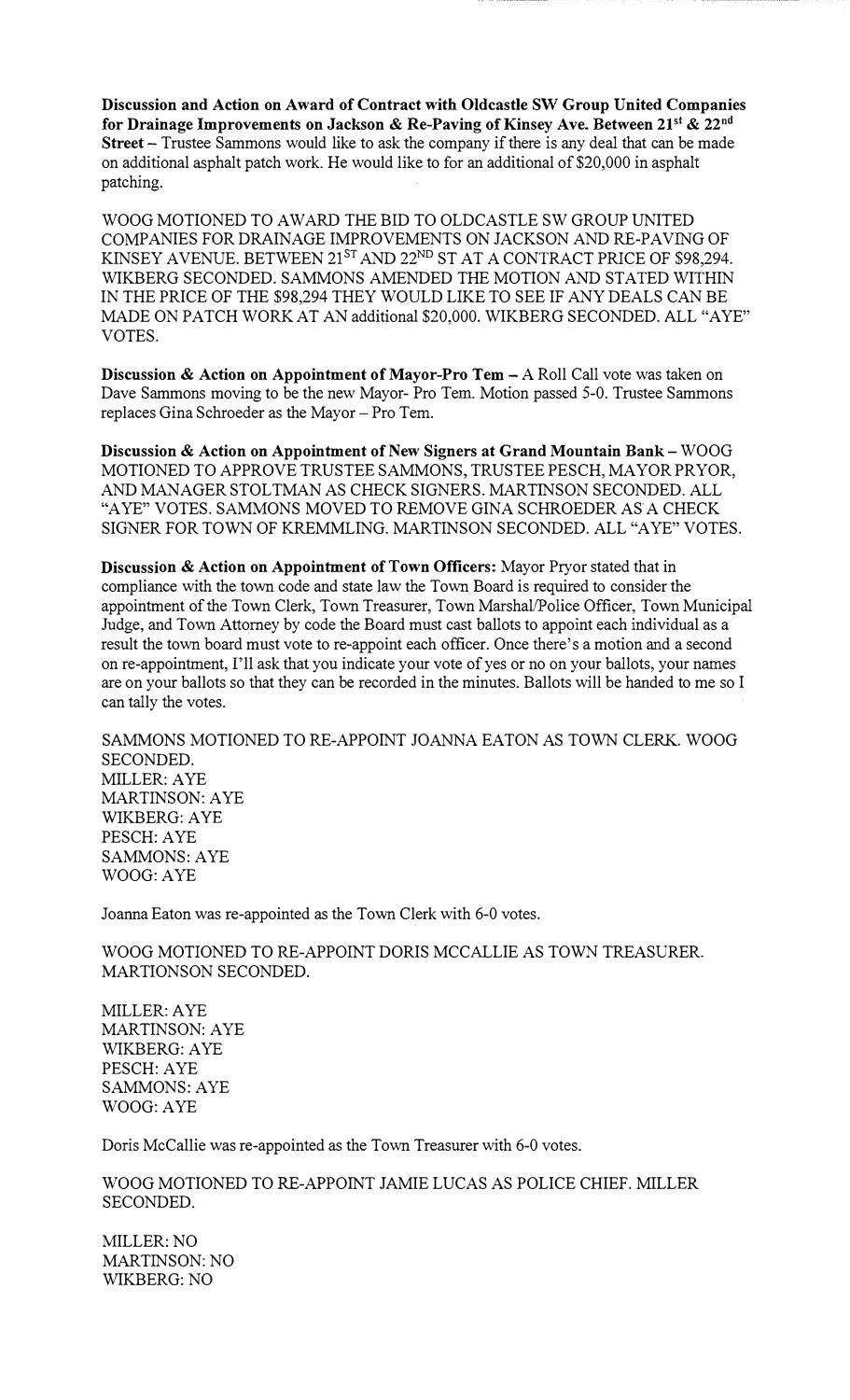PESCH: NO SAMMONS: NO WOOG:NO

Jamie Lucas was not re-appointed as the Police Chief with 0-6 votes.

WOOG MOTIONED TO RE-APPOINT RON CARLSON AS THE TOWN MUNICIPAL JUDGE. MARTINSON SECONDED.

MILLER:AYE MARTINSON: A YE WIKBERG:AYE PESCH:AYE SAMMONS: A YE WOOG:AYE

Ron Carlson was re-appointed as the Town Municipal Judge.

WOOG MOTIONED TO RE-APPOINT THE FIRM KELLY PC AS THE TOWN ATTORNEY. WIKBERG SECONDED.

MILLER:NO MARTINSON: A YE WIKBERG:AYE PESCH:NO SAMMONS: AYE WOOG:AYE

Kelly Pc was re-appointed as the Town Attorney with 4-2 votes.

Mayor Pryor brought the conversation back to how the Board would like to handle Manager Stoltman starting the search for an Interim Police Chief as Chief Lucas was not re-appointed by the Board. Trustee Woog said we need to find a replacement as soon as we can and would like Manager Stoltman to start searching in the surrounding areas. Manager Stoltman said he will start the search internally and then continue the process by searching the surrounding areas.

**Discussion and Action on the Town of Kremmling Re-Opening the Local Economy-**

Manager Stoltman wanted the Board to know that there is no way to go against a state executive order or county order. Trustee Sammons has been speaking with a County Commissioner, their advice would be to start by drafting a letter for the Commissioners to exempt Kremmling from the health orders to allow business to be open. Trustee's often referred to Eagle County's partial relief application from stay at home orders. The Board directed Manager Stoltman to draft a letter to the County Commissioners including the request of The Town of Kremmling be given an exemption from current Grand County Health orders with regards to any restriction for local businesses.

SAMMONS MOTIONED TO DIRECT MANAGER STOLTMAN TO DRAFT A LETTER TO THE GRAND COUNTY COMMISSIONERS ASKING FOR EXEMPTION IN ORDER TO OPEN THE TOWN Martinson SECONDED. ALL "AYE" VOTES.

The Board of Trustees adjourned at 7:07 pm and reconvened as the Liquor Authority for the Town of Kremmling.

SAMMONS MOVED TO APPROVE THE MOOSE CAFE LIQUOR LICENSE RENEWAL. WIKBERG SECONDED. ALL "AYE" VOTES.

The liquor Authority for the Town of Kremmling Adjourned at 7:08 pm and the Board of Trustees reconvened.

SAMMONS MOVED TO ADJOURN AT 7:08 PM. MILLER SECONDED. ALL "AYE" VOTES.